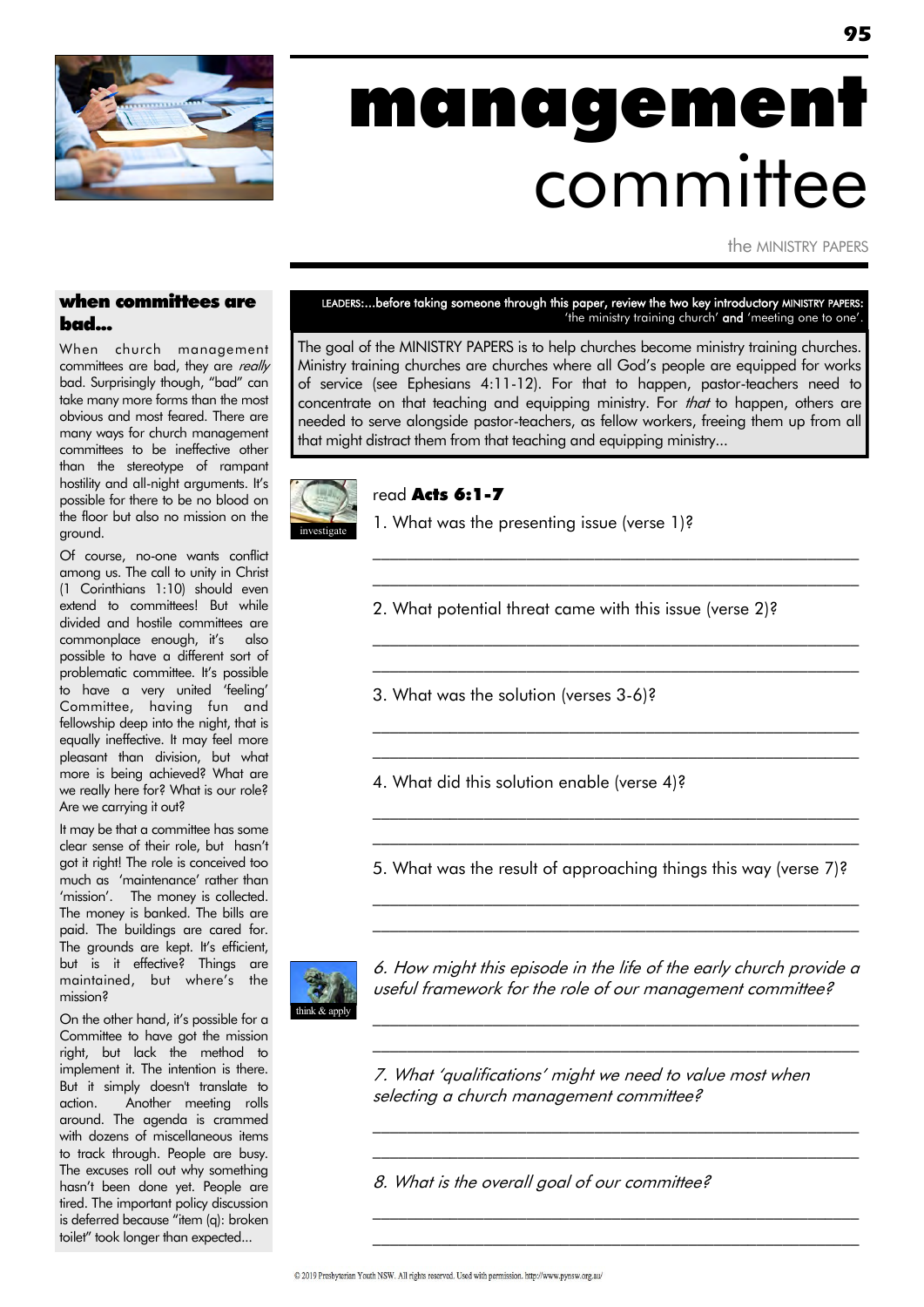# oringin es

Start with the principles. Start with the gospel which is "the power of God for the salvation of everyone who believes" (Romans 1:16). Look at your church mission statement and think about what part your committee plays in carrying it out. Look at the table at the bottom of this page and then work through the principles outlined below. All the time keep wrestling with question 8 on page 1.

### the mission continues

**96**

As you read on from Acts 6, you never get to see in detail *how* the 'waiting on tables' issue was dealt with. What matters is that it was dealt with. We can be *flexible* in how we organise ourselves. What remains fixed is the mission. In fact, as you read on following the likes of Stephen and Phillip, you find them not waiting on tables, but themselves active in the mission of word and prayer. Perhaps they also learnt the art of delegation and recruitment of all God"s people for ministry.

### plan for the future

It's not that the needs of the widows in Acts 6 weren't important. Their needs had to be met. But when that job was done, the main need still remained. This is the need for people to hear the gospel of Jesus. As a committee, we need to give maximum time and attention to discussing how to better attend to that need.

### develop support roles

For mission and mission planning to take top priority, support roles must be developed. Just imagine if the routine maintenance needs of a particular property never hit the committee"s agenda because someone is responsible for that "portfolio" and deals with issues as they arise. Such people don"t need to be on the Committee but simply have clear expectations set out by it. A large part of the Committee"s role may be recruiting such personnel. Support roles: we"ll always be in maintenance mode without them.

### develop policies

For mission and mission planning to take top priority, policies must be developed. One clear policy discussion will save a hundred subsequent ones over identical issues. A clear policy will prevent lots of trivia clogging up the agenda. e.g. a policy directing how small purchases necessary for ongoing ministry can be made, will free up ministry personnel to get on with ministry, without having to wait for meetings to authorize purchases. It may be that working carefully to a meaningful budget provides the broad outline for all minor and recurrent ministry spending.

### invest in ministry infrastructure

For mission and mission planning to take top priority, we need to discerningly invest in the right infrastructure. Effective gospel ministry needs an effective platform to operate upon. Computers, phones, photocopiers, support staff: ministry is all about communication. Having the right equipment is part of effective mission.

### lamington drives and other distractions

We should pay our own bills, not ask the community to do so. In any case, one person giving \$20 a week will beat the "best" lamington drive every time. And the church can be busy telling people about Jesus rather than cake. The ultimate fundraising strategy is preaching God"s generosity in the gospel (2 Cor 8:9). The main point here is, minor fundraising efforts will be an inevitable distraction for any Committee, from mission and mission planning taking top priority.



### investing in people

Jesus said, "the harvest is plentiful, but the workers are few. Ask the Lord of the harvest, therefore, to send out workers into his harvest field" (Luke 10:2). The key to growing gospel mission is people: people serving in that mission.

Buildings can be useful servants of the gospel. Certain equipment and resources are often needed for effective ministry. There are also other nuisance but necessary expenses such as insurances and so on. It is people, however, that minister the gospel. It is people who grow our gospel mission. It is people, therefore, that we must work hardest to invest in.

Increasingly churches are realising the advantages of team ministry. A glance at the end of Paul"s letters reveals a diverse team of "fellow workers". Churches often hit a static point in their mission because they"re unwilling to take the next step in growing a team. Not all team members have to be paid. Nor do all have to be employed full -time. But in order to equip all God"s people, it is worth aiming to release more and more people for full-time devotion to ministry of the word and prayer.

There's a vital principle when it comes to growing a team: money follows workers, not the other way around. Committees can be nervous about taking such steps toward growth, but the right person doing the right ministry will promote growth and so pay for themselves.



# which model of church?

which of the following models of church is most biblical? which should we follow?

| model                                     | mindset                         | role of<br>minister(s)                      | role of<br>congregation          | impact                              |
|-------------------------------------------|---------------------------------|---------------------------------------------|----------------------------------|-------------------------------------|
| <b>MAINTENANCE</b>                        | "keep things going"             | change nothing                              | receive ministry                 | things do change!<br>(they decline) |
| <b>MINISTRY</b>                           | "we need to grow"               | ministers to<br>everyone they can           | $passive -$<br>watching ministry | sometimes some<br>growth            |
| <b>MULTIPLICATION/</b><br><b>TRAINING</b> | "we have a mission<br>together" | teaching, training,<br>equipping, modelling | all involved in<br>ministry      | true growth<br>(Eph 4:16)           |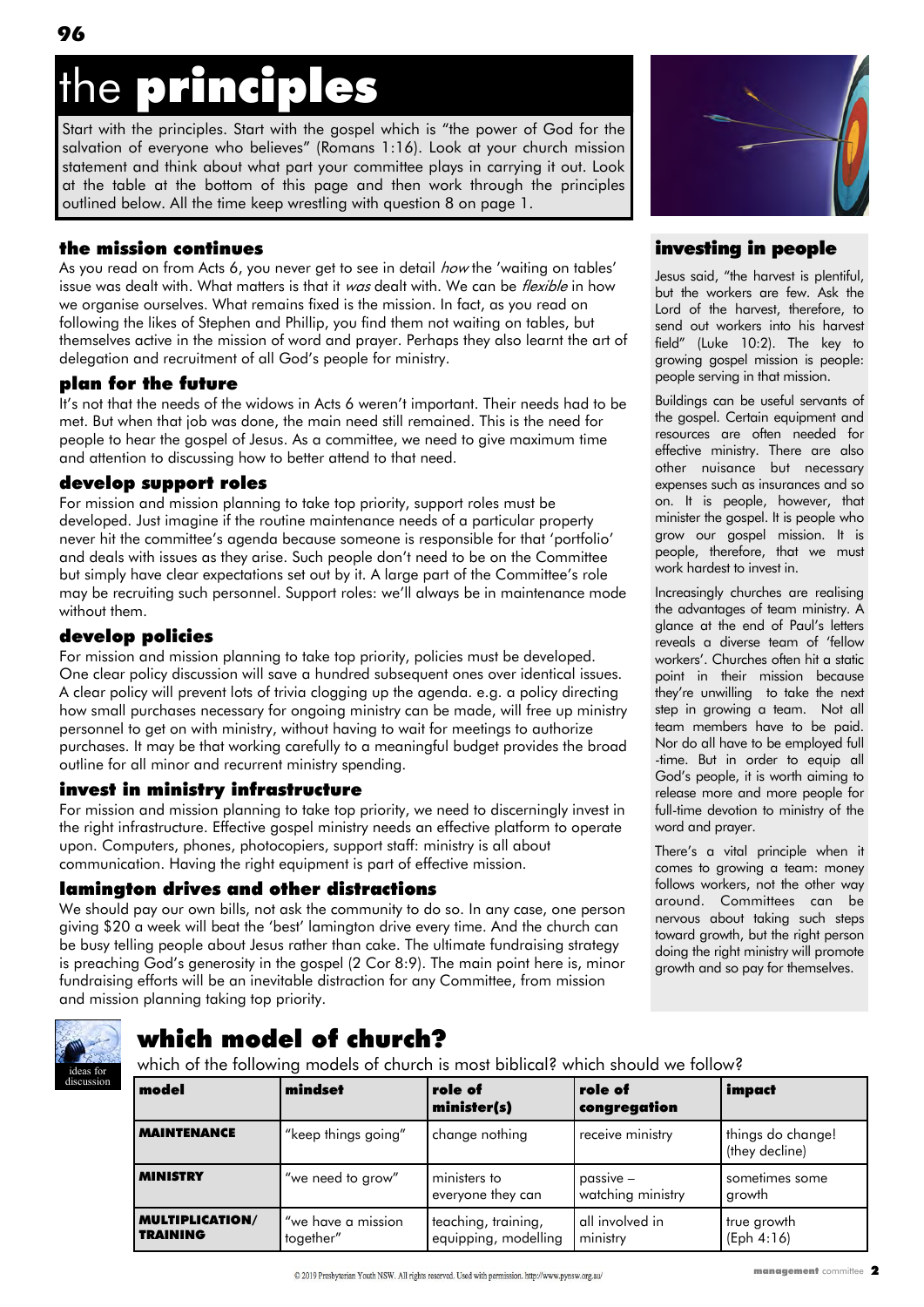

# the nuts and bolts

It's time to move from the principles to a few specifics. As we saw in the introduction, it is possible to have a mission intention but somehow lose that in the translation of what actually happens in the Committee meetings. It's possible to have a mission heart but not a mission brain, so to speak. The ideas below are a starting point for thinking through how the nuts and bolts of the committee work can be more conducive to a mission rather than a maintenance function. The questions on the next page will also help translate that to action for your Committee.

## the hub

There are many issues to think through in freeing up pastorteachers for their core ministry. A very real concern in the mix is the rapidly growing administrative load bearing down on churches: government and denominational requirements; internal functions such as rosters & account-keeping; routine enquiries; important newer demands such as child protection policies; time-consuming and complex administrative functions such as copyright compliance. It's all necessary. But none of it is the ministry of word and prayer.

There is a definite need for a church office where all such administrative functions can be centralised and coordinated. There is a further need to consider employing a "ministry coordinator" to oversee all such functions. Apart from the time and expertise required, it is another case of investment that will eventually pay for itself. Just as an effective manager in a mechanic workshop will make each mechanic twice as effective, a ministry co-ordinator will make all staff and leaders more effective, and expand opportunities for congregation members to help out. i.e. their role is to co-ordinate the involvement of many, rather than simply doing it all themselves.

While we are rightly eager to prioritise the growing of pastoral staff, there is a problem if such staff are spending over half their time on admin. Not to mention the vast array of ministry leaders etc who also benefit from admin support: e.g. a scripture teacher who finds they can take on an extra class if photocopying is done for them.

It's all part of the vision for a mission mode committee. That will be difficult without these measures. The growing demands upon the treasurer, for example, ordinarily requires the expertise of a professional accountant. But a person with such expertise should not be spending time putting cheques in envelopes. Administrative support is vital across the board.

3 management committee

# the agenda

the usual approach to drafting the agenda can unwittingly sidetrack even the most mission-minded church committee into a maintenance mode of operation. Compare the following:

### MAINTENANCE agenda

- 1. open in prayer
- 2. apologies
- 3. confirmation of minutes
- 4. finance report
- 5. business arising
- 6. all the miscellaneous things that have
- come up since last meeting
- 7. midnight draws near

#### MISSION agenda

- 1. open in Word & prayer
- 2. apologies
- 3. confirmation of minutes
- 4. update from leadership team (vision)
- 5. specific ministry report (e.g. yth group)
- 6. policy discussion (issue papers)
- 7. finance report
- 8. decisions arising out of 4-6
- the maintenance agenda on the left is inherently backward looking and has no sense of priority within the items discussed.
- the mission agenda on the right prioritises future planning and pro-active discussion of ministry. Ministry reports and issue papers should be circulated ahead of the meeting so members can come prepared and ready for discussion.
- the finance report is important but if discussed too early in the meeting can unhelpfully become the sole basis for every decision, and lead to a focus on detail before bigger picture concerns are considered. Starting with overall vision and strategy, and then ministry and policy discussion is a more helpful context to then discuss finances, rather than the other way around.
- time spent well on policy discussion can reduce the number of items coming to the Committee (see attachment for a standard format for such issue papers).

### the minutes

- the minute-taker should come prepared with a template so discussion can flow, and sit near the chairperson for clarification of wording of motions, etc
- minutes shouldn't carry too much detail but only the substance of the discussion, with motions clearly delineated.
	- effective minutes will have a clear action column (what and who) so people can't miss what is required of them.
	- minutes should be distributed as soon as possible after the meeting.

### the budget

- a carefully prepared budget based on past year expenses and projected growth is an invaluable tool for the committee's work throughout the year. Schedule a "devoted" budget meeting, with input from leadership and all ministries.
- such a budget may negate the need for committee approval for minor spending.

### executive roles

- the CHAIRPERSON: is responsible for chairing a discussion with maximum participation, while ensuring the discussion stays on focus.
- the SECRETARY: is responsible for agendas, minutes, correspondence and all records of the committee.
- the TREASURER: receives and accounts for all money, and prepares reports for the committee (who as a whole are responsible for the church's finances).
- note from the sidebar discussion that a Ministry Co-ordinator may assist with routine functions of the executive, and co-ordinate the setting of agendas and distribution of reports, issue papers, etc.